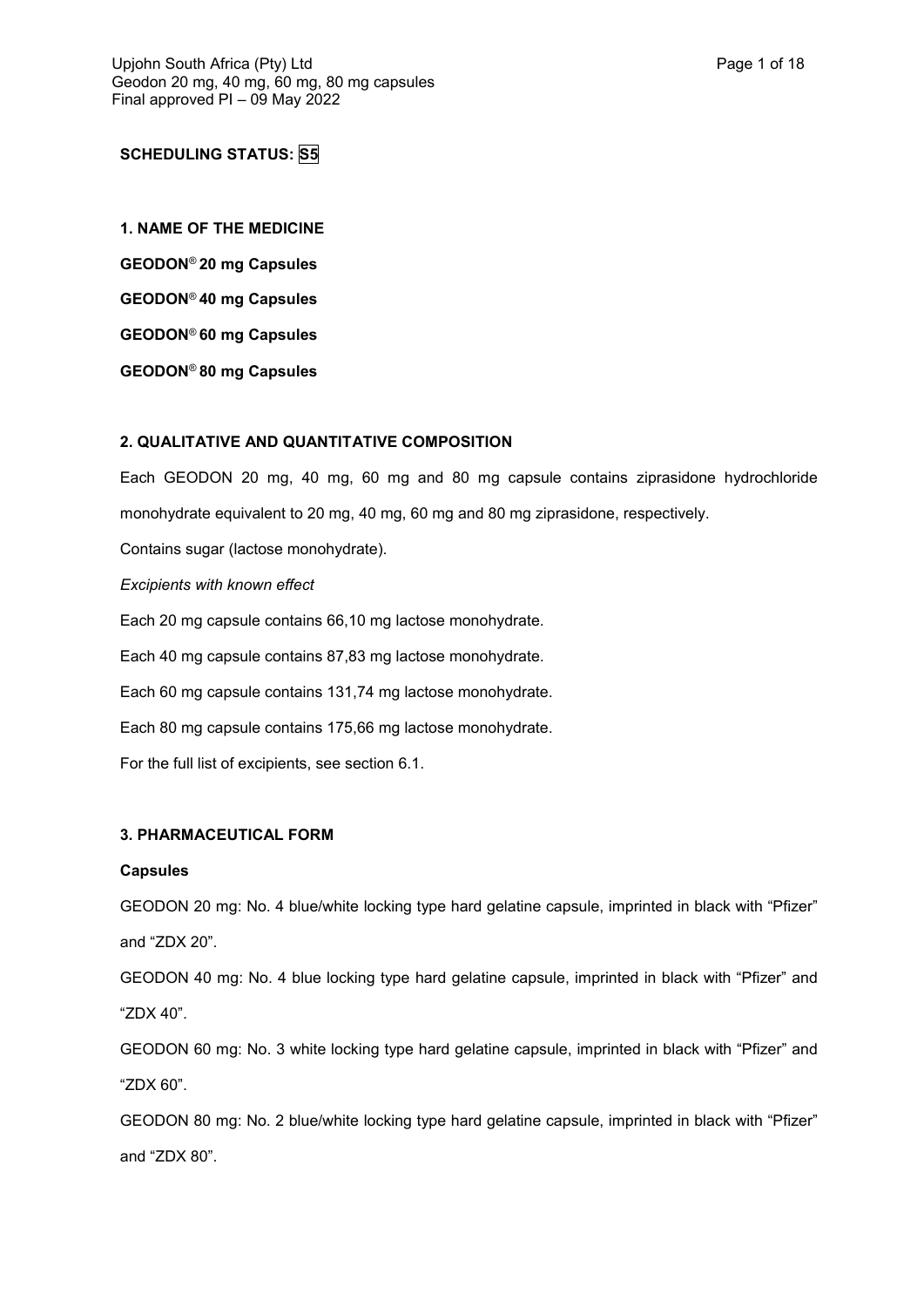## **4. CLINICAL PARTICULARS**

### **4.1 Therapeutic indications**

#### *Schizophrenia*

GEODON is indicated in the treatment of acute exacerbations and in maintaining the clinical improvement during continuation therapy in patients with schizophrenia.

### **4.2 Posology and method of administration**

#### **Posology**

### *Use in adults*

The recommended initial dose is 40 mg twice daily taken with food. Daily dosage may subsequently be adjusted on the basis of individual clinical status up to a maximum of 80 mg twice daily. If indicated, the maximum recommended dose of 80 mg twice daily may be reached as early as day 3 of treatment.

### **Special populations**

#### *Use in the elderly*

There is only limited clinical information in the elderly. Caution should be exercised when GEODON is administered in the elderly.

### *Use in renal impairment*

No dosage adjustment is required in patients with impaired renal function.

### *Use in hepatic impairment*

In patients with mild to moderate hepatic insufficiency, lower doses should be considered. There is a lack of experience in patients with severe hepatic insufficiency, and GEODON should be used with caution in this group.

### *Use in smokers*

No dosage adjustment is required in patients who smoke (see section 5.2).

### **Paediatric population**

Safety and efficacy in children under 18 years have not been established.

### **Method of administration**

GEODON capsules are for oral use.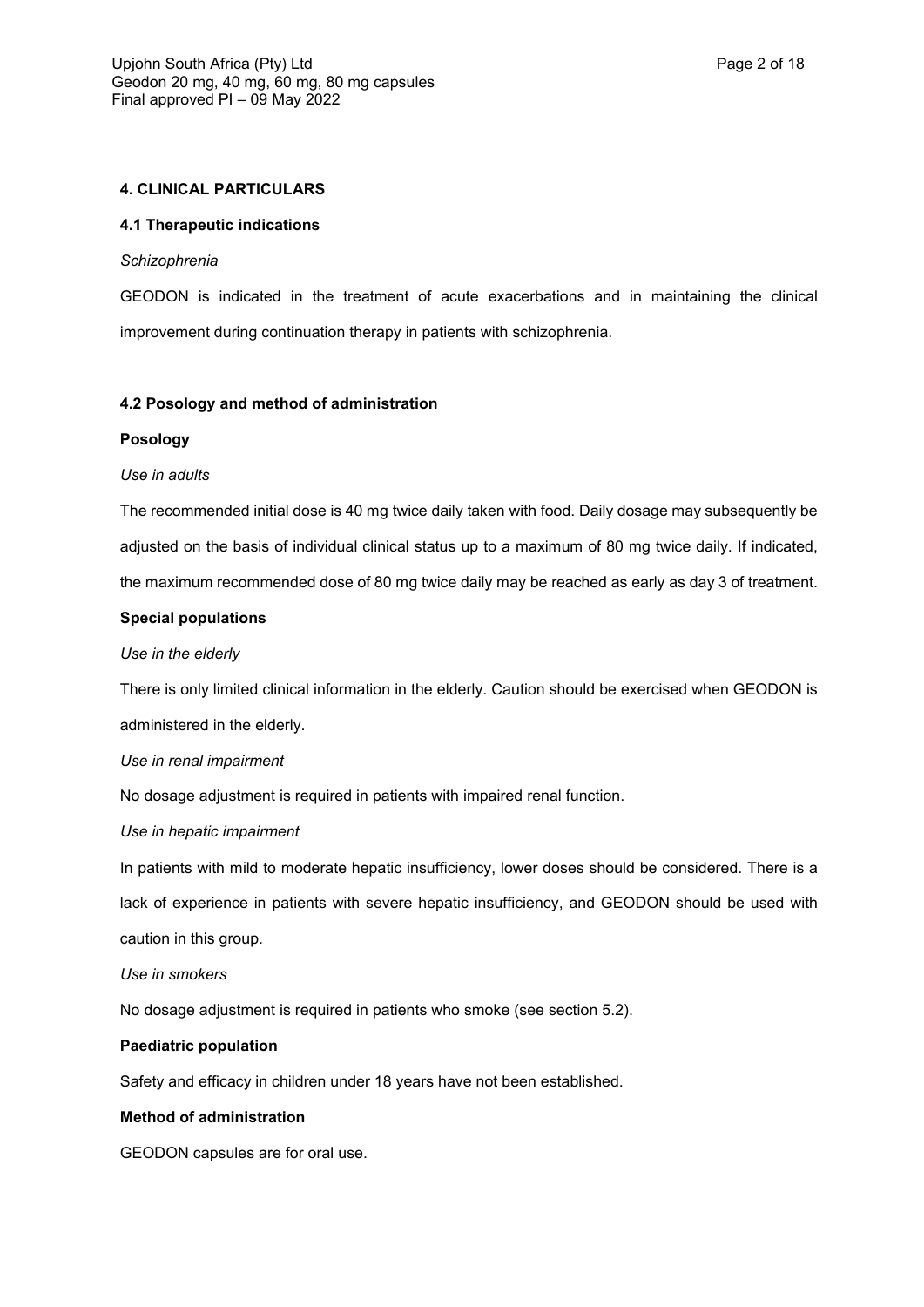Capsules should be taken with food and swallowed whole without chewing, crushing or opening beforehand because it may affect the absorption of the medicine.

## **4.3 Contraindications**

GEODON is contraindicated in patients with:

- Known hypersensitivity to ziprasidone or to any of the excipients of GEODON.
- Known QT-interval prolongation including congenital or acquired long QT syndrome.
- Recent myocardial infarction.
- Uncompensated heart failure.
- Cardiac dysrhythmias requiring treatment with Class IA and III anti-dysrhythmic medicines (see section 4.4).
- Pharmacokinetic/pharmacodynamic studies between GEODON and other medicines that prolong the QT interval have not been performed. An additive effect of GEODON and other medicines that prolong the QT interval cannot be excluded. Therefore, GEODON should not be given with dofetilide, sotalol, quinidine, mesoridazine, thioridazine, chlorpromazine, droperidol, pimozide, sparfloxacin, gatifloxacin, moxifloxacin, halofantrine, mefloquine, pentamidine, arsenic trioxide, levomethadyl acetate, dolasetron mesylate, probucol or tacrolimus. GEODON is also contraindicated with medicines that have demonstrated QT prolongation as one of their pharmacodynamic effects (see section 4.4).
- Pregnancy and lactation, as teratogenicity has been demonstrated in animal studies (see section 4.6).
- The safety and efficacy of GEODON has not been evaluated in children under the age of 18 years.

### **4.4 Special warnings and precautions for use**

### *QT interval*

**GEODON use should be avoided in combination with other medicines that are known to prolong the QTc interval (see sections 4.3 and 4.5). Additionally, medical practitioners should be alert to the identification of other medicines that have been consistently observed to prolong the QT<sup>c</sup> interval. Such medicines should not be prescribed with GEODON. GEODON should also be**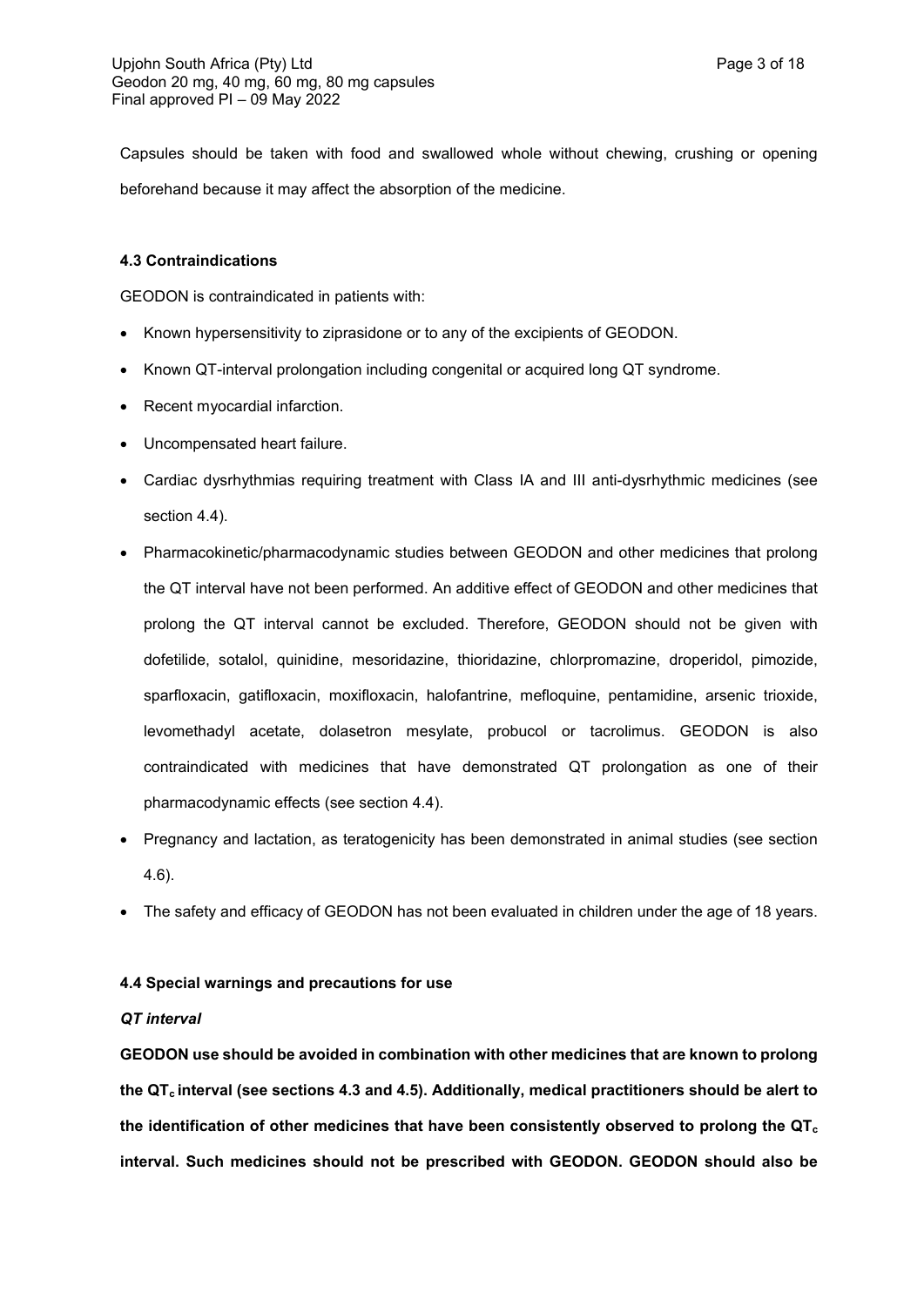**avoided in patients with congenital long QT syndrome and in patients with a history of cardiac dysrhythmias (see section 4.3***)***.**

**A study directly comparing the QT/QTc prolonging effect of oral GEODON with several other medicines effective in the treatment of schizophrenia was conducted in patient volunteers. In the first phase of the trial, ECGs were obtained at the time of maximum plasma concentration when the medicine was administered alone. In the second phase of the trial, ECGs were obtained at the time of maximum plasma concentration while the medicine was co-administered with an inhibitor of the CYP4503A4 metabolism of the medicine.**

**In the first phase of the study, the mean change in the mean QT<sup>c</sup> from baseline was calculated for each medicine, using a sample-based correction that removes the effect of heart rate on the QT interval. The mean increase in QT<sup>c</sup> from baseline for GEODON ranged from approximately 9 to 14 msec greater than for four of the comparator medicines (risperidone, olanzapine, quetiapine and haloperidol), but was approximately 14 msec less than the prolongation observed for thioridazine.**

**In the second phase of the study, the effect of GEODON on QT<sup>c</sup> length was not augmented by the presence of a metabolic inhibitor (ketoconazole 200 mg twice daily).**

**In placebo-controlled trials, oral GEODON increased the mean QT<sup>c</sup> interval compared to placebo by approximately 10 msec at the highest recommended daily dose of 160 mg. Patients with low serum potassium and/or magnesium should be repleted with those electrolytes before proceeding with treatment. It is essential to periodically monitor serum electrolytes in patients for whom diuretic therapy is introduced during GEODON treatment. Persistently prolonged QT<sup>c</sup> intervals may also increase the risk of further prolongation and dysrhythmia, but it is not clear that routine screening ECG measures are effective in detecting such patients. Rather, GEODON should be avoided in patients with histories of significant cardiovascular illness e.g. QT prolongation, recent acute myocardial infarction, uncompensated heart failure or cardiac dysrhythmia (see section 4.3***)***. GEODON should be discontinued in patients who are found to have persistent QT<sup>c</sup> measurements > 500 msec.**

**For patients taking GEODON who experience symptoms that could indicate the occurrence of Torsade de Pointes e.g. dizziness, palpitations, or syncope, the medical practitioner should**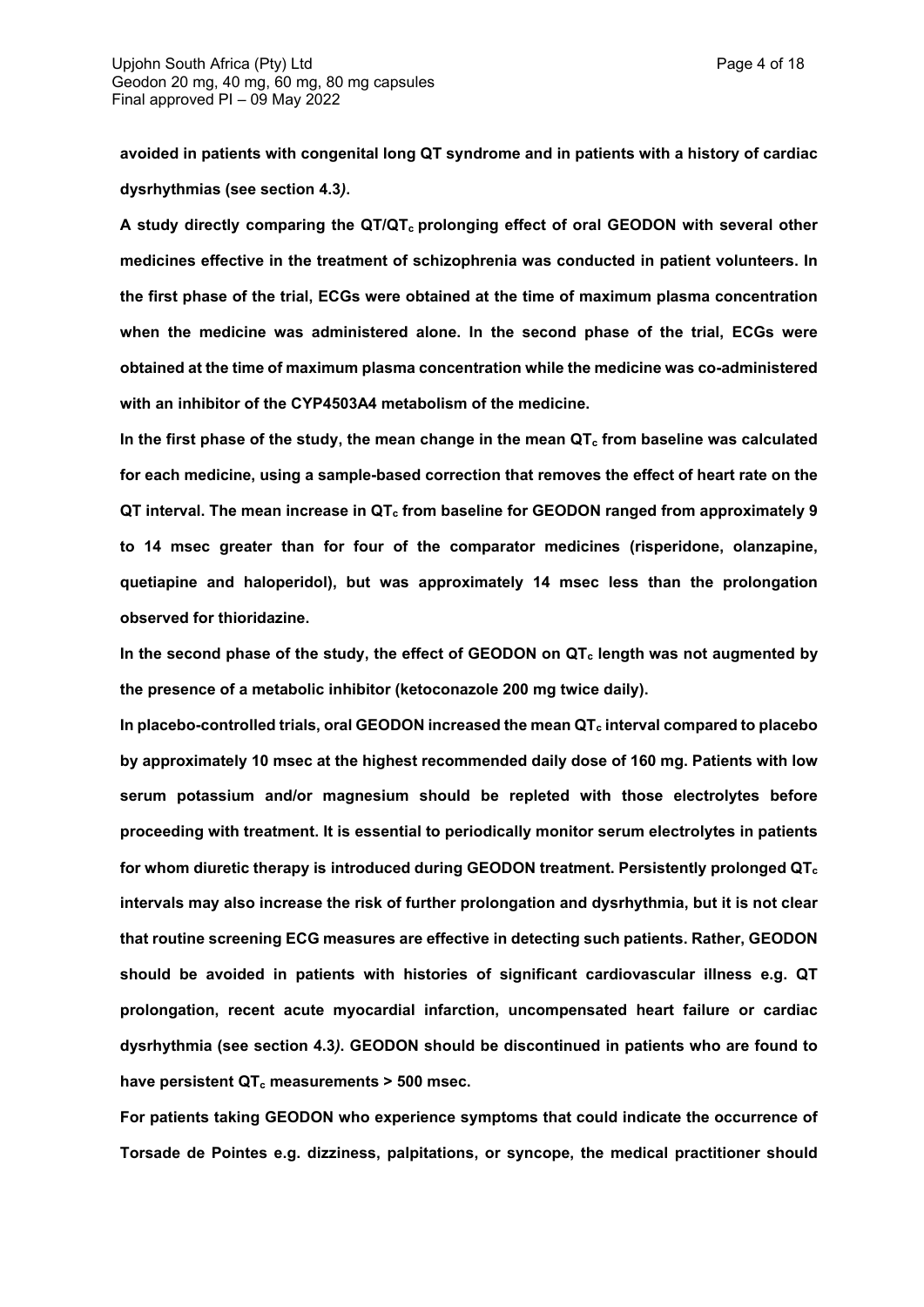**initiate further evaluation e.g. Holter monitoring may be useful. There have been post-marketing reports of Torsade de Pointes in patients with multiple confounding risk factors taking GEODON. A causal relationship with GEODON has not been established.**

#### *Venous thromboembolism*

Cases of venous thromboembolism (VTE) have been reported with antipsychotic medicines. Since patients treated with antipsychotics often present with acquired risk factors for VTE, all possible risk factors for VTE should be identified before and during treatment with GEODON and preventive measures undertaken.

#### *Neuroleptic malignant syndrome (NMS)*

Neuroleptic Malignant Syndrome (NMS), a potentially fatal complex has been reported in association with GEODON. The management of NMS should include immediate discontinuation of all antipsychotic medicines, including GEODON.

#### *Severe cutaneous adverse reactions*

Drug reaction with eosinophilia and systemic symptoms (DRESS) has been reported with GEODON exposure. DRESS consists of a combination of three or more of the following: cutaneous reaction (such as rash or exfoliative dermatitis), eosinophilia, fever, lymphadenopathy and one or more systemic complications such as hepatitis, nephritis, pneumonitis, myocarditis, and pericarditis.

Other severe cutaneous adverse reactions, such as Stevens-Johnson syndrome, have been reported with GEODON exposure.

Severe cutaneous adverse reactions are sometimes fatal. Discontinue GEODON if severe cutaneous adverse reactions occur.

#### *Tardive dyskinesia*

Although in clinical trials the incidence of treatment emergent tardive dyskinesia was comparable in patients receiving GEODON and placebo, the risk of tardive dyskinesia may increase with long-term exposure. Therefore, if signs or symptoms of tardive dyskinesia appear in a patient on GEODON, a dose reduction or discontinuation of GEODON should be considered. These symptoms can temporarily deteriorate or even arise after discontinuation of treatment.

#### *Falls*

GEODON may cause somnolence, dizziness, postural hypotension, gait disturbance, which may lead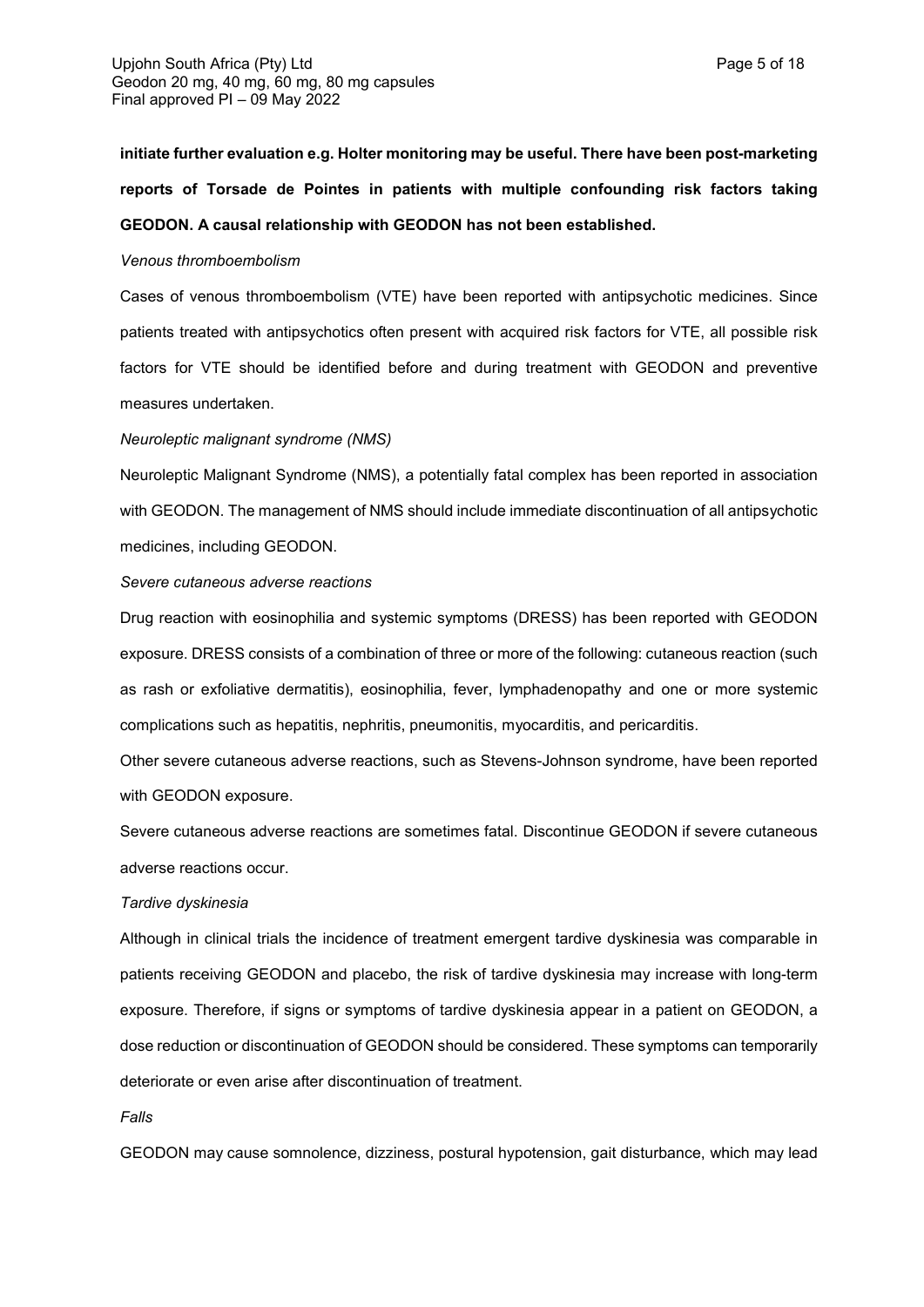to falls. Caution should be taken when treating patients at higher risk, and a lower starting dose should be considered (e.g. elderly or debilitated patients) (see section 4.2).

*Seizures*

Caution is recommended when treating patients with a history of seizures.

*Suicide*

Close supervision of high-risk patients for suicide should accompany GEODON therapy.

*Increased mortality in elderly patients with dementia-related psychosis*

Elderly patients with dementia-related psychosis have been shown to be at an increased risk of death compared with placebo when treated with some atypical antipsychotic medicines. GEODON is not approved for the treatment of elderly patients with dementia-related psychosis.

#### *Cardiovascular disease*

Safety and effectiveness in patients with cardiovascular disease have not been established (see section

4.3).

#### *Priapism*

Cases of priapism have been reported with antipsychotic use, including GEODON. This adverse reaction, as with other psychotropic medicines, did not appear to be dose-dependent and did not correlate with the duration of treatment.

#### *Hyperprolactinaemia*

As with other medicines that antagonise dopamine D2 receptors, GEODON may elevate prolactin levels. Disturbances such as galactorrhoea, amenorrhoea, gynaecomastia and impotence have been reported with prolactin-elevating medicines. Long-standing hyperprolactinaemia when associated with hypogonadism may lead to decreased bone density.

#### *Hyperglycaemia and diabetes mellitus*

Hyperglycaemia, in some cases extreme and associated with ketoacidosis or hyperosmolar non-ketotic coma or death, has been reported in patients treated with GEODON.

Patients with an established diagnosis of diabetes mellitus who are started on GEODON should be monitored regularly for worsening of glucose control.

Patients with risk factors for diabetes mellitus (e.g. obesity, family history of diabetes) who are starting treatment with GEODON should be monitored for symptoms of hyperglycaemia including polydipsia,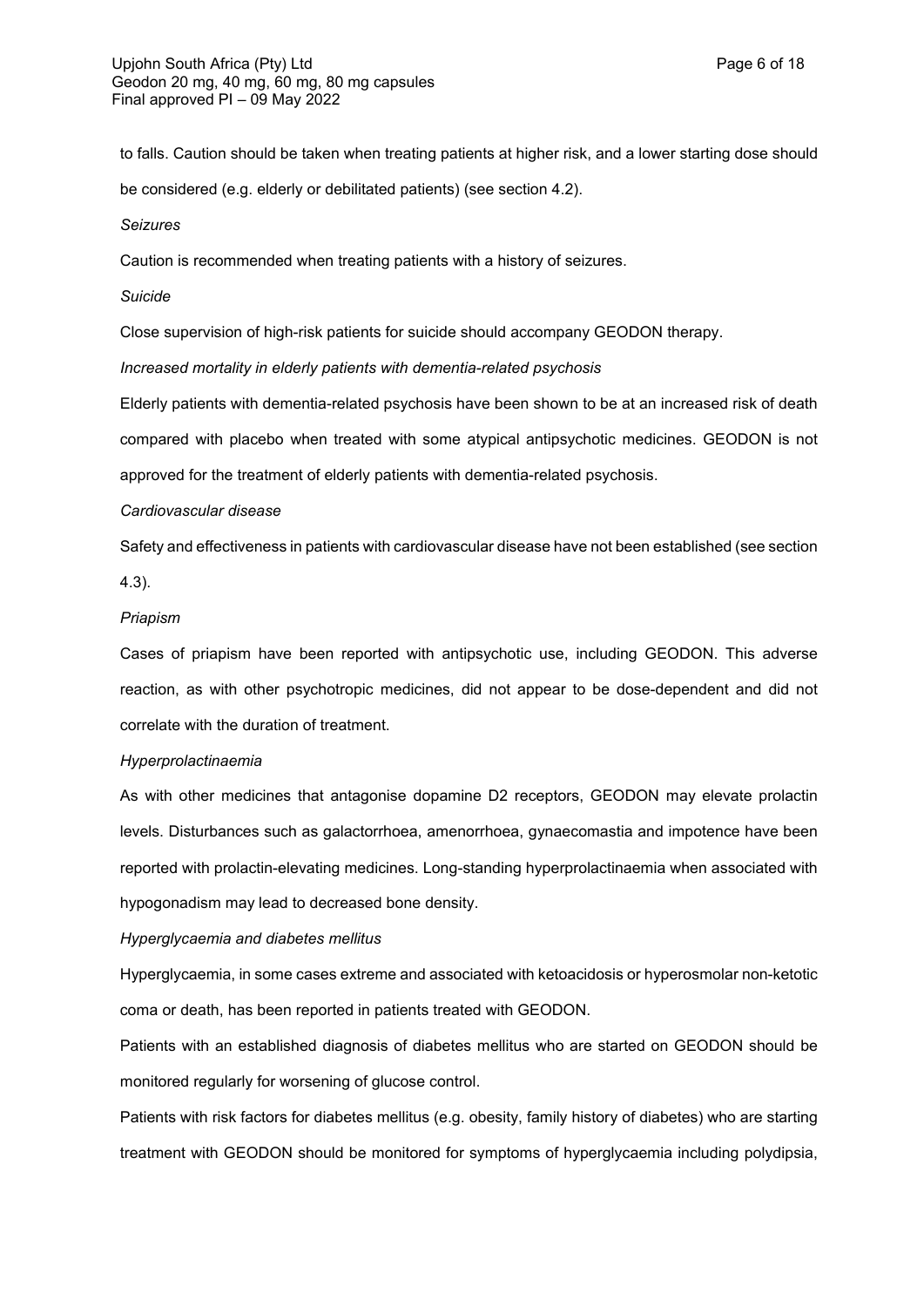polyuria, polyphagia, and weakness. Patients who develop symptoms of hyperglycaemia during treatment with GEODON should undergo fasting blood glucose testing.

In some cases, hyperglycaemia has resolved when GEODON was discontinued; however, some patients required continuation of anti-diabetic treatment despite discontinuation of the suspect medicine.

## *Contains lactose*

Patients with rare hereditary problems of galactose intolerance, total lactase deficiency or glucosegalactose malabsorption should not take this medicine.

#### **4.5 Interaction with other medicines and other forms of interaction**

Class IA and III anti-dysrhythmics – See sections 4.3 and 4.4.

Concomitant use with other medicines that prolong QT interval – See sections 4.4 and 4.8.

#### *CNS medicines/alcohol*

Given the primary CNS effects of GEODON, caution should be used when GEODON is taken in combination with other centrally acting medicines, including alcohol and medicines acting on the dopaminergic and serotonergic systems.

### *Effect of GEODON on other medicines*

Using human liver microsomes, GEODON demonstrated no inhibitory effect on CYP1A2, CYP2C9 or CYP2C19. The concentration of GEODON required to inhibit CYP2D6 and CYP3A4 *in vitro* is at least 1 000-fold higher than the free concentration that can be expected *in vivo*. GEODON is unlikely to cause clinically important medicine interactions mediated by these enzymes.

#### *Dextromethorphan*

The pharmacokinetics and metabolism of dextromethorphan, a CYP2D6 substrate, was unaffected by GEODON.

#### *Oral contraceptives*

GEODON administration resulted in no significant change to the pharmacokinetics of estrogen (ethinylestradiol, a CYP3A4 substrate), or progesterone components.

### *Lithium*

Co-administration of GEODON has no effect on the steady state or renal clearance of lithium.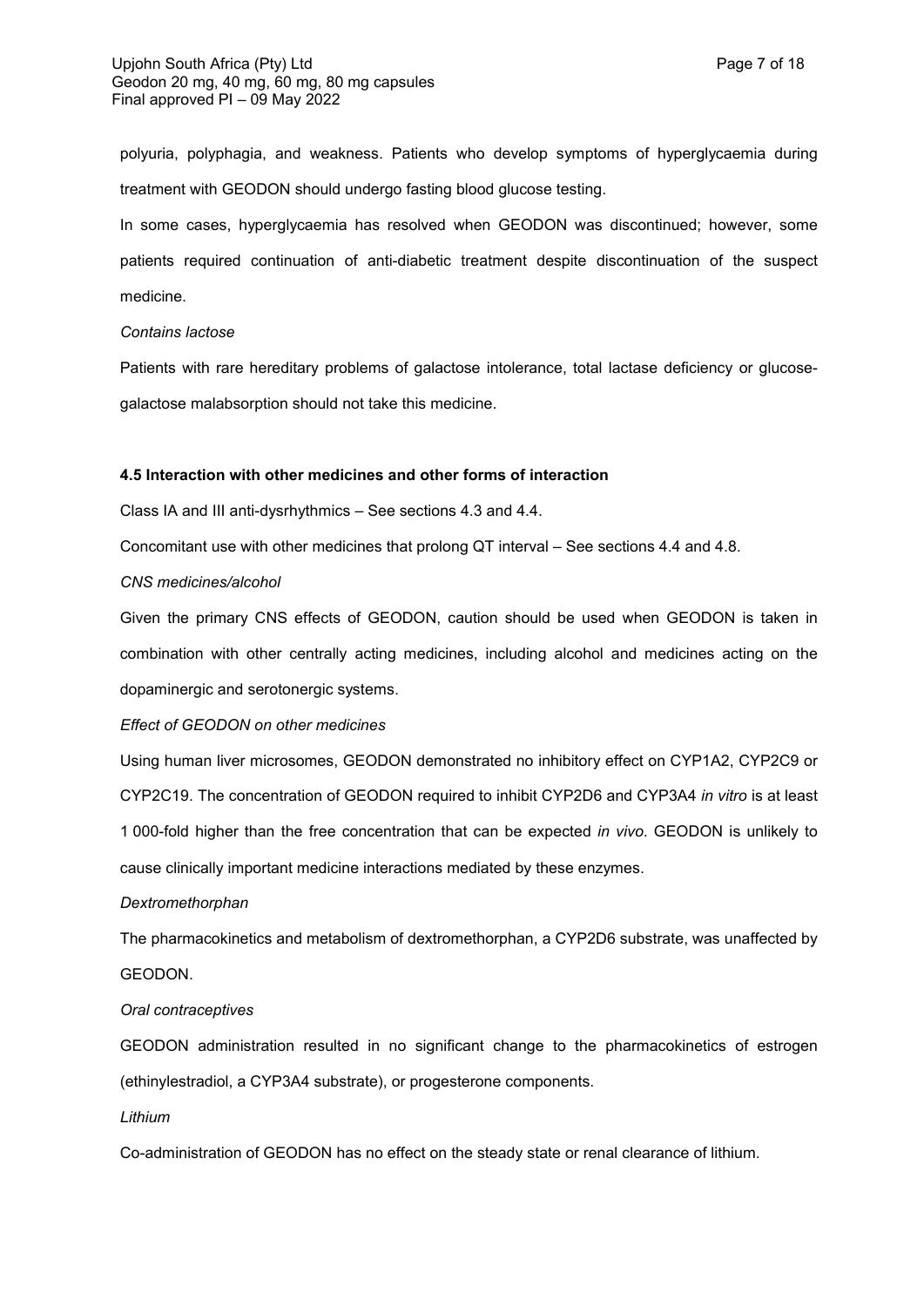#### *Protein binding*

GEODON extensively binds to plasma proteins. The *in vitro* plasma protein binding of GEODON was not altered by warfarin or propranolol, two highly protein-bound medicines, nor did GEODON alter the binding of these medicines in human plasma. Thus, the potential for interactions with GEODON due to displacement is unlikely.

#### *Effect of other medicines on GEODON*

GEODON is metabolised by aldehyde oxidase and to a lesser extent by CYP3A4. There are no known clinically relevant inhibitors or inducers of aldehyde oxidase.

Ketoconazole (400 mg/day), a potent inhibitor of CYP3A4, produced an increase of approximately 35 % in GEODON exposure (AUC and Cmax). These changes produced by ketoconazole are unlikely to be clinically relevant.

Other inhibitors of CYP3A4 would be expected to have similar effects.

*In vitro* data indicate that GEODON is a P-glycoprotein (P-gp) substrate. The *in vivo* relevance is unknown. Co-administration with inducers of CYP3A4 and P-gp such as carbamazepine, rifampicin and St John´s Wort could cause decreased concentrations of GEODON. Carbamazepine 200 mg twice daily, an inducer of CYP3A4, produced a decrease of 36 % in GEODON exposure. These changes produced by carbamazepine are unlikely to be clinically relevant.

Cimetidine, a non-specific CYP inhibitor, did not significantly alter the pharmacokinetics of GEODON. *Antacid*

Multiple doses of aluminium- and magnesium-containing antacid did not affect the pharmacokinetics of GEODON.

In addition, pharmacokinetic screening of patients in clinical trials has not revealed any evidence of clinically significant interactions with propranolol or lorazepam.

Pharmacokinetic studies have demonstrated that the bioavailability of GEODON is significantly increased in the presence of food. It is therefore recommended that GEODON should be taken with food.

### *Serotonergic medicines*

In isolated cases, there have been reports of serotonin syndrome temporally associated with the therapeutic use of GEODON in combination with other serotonergic medicines such as SSRIs (see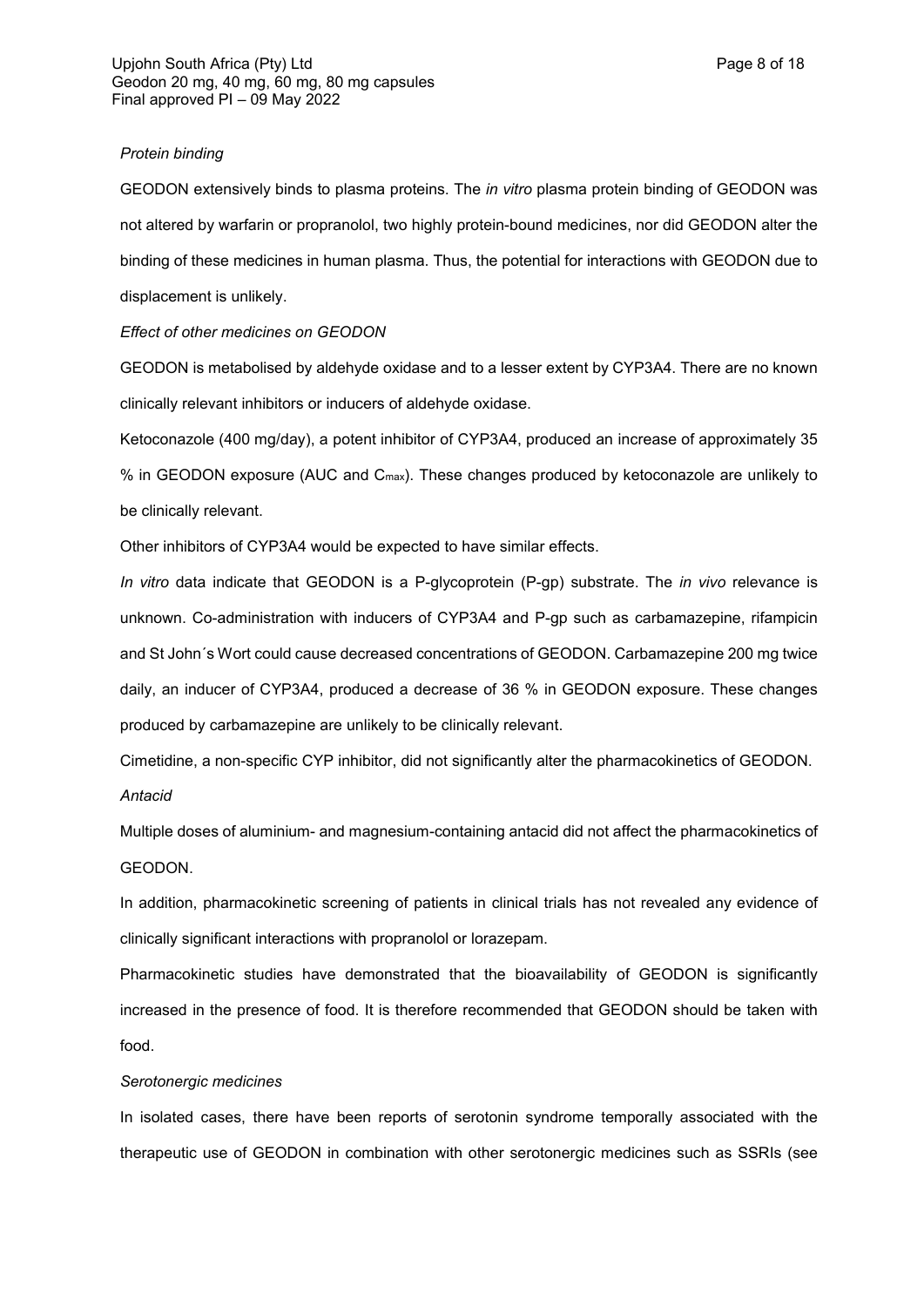section 4.8). The features of serotonin syndrome can include confusion, agitation, fever, sweating, ataxia, hyperreflexia, myoclonus and diarrhoea*.*

### **4.6 Fertility, pregnancy and lactation**

#### **Pregnancy**

GEODON is not recommended in pregnancy and lactation (see section 4.3).

Safety in pregnancy and lactation has not been demonstrated – teratogenicity was demonstrated in animal studies (see section 4.3).

#### **Women of childbearing potential**

Women of childbearing potential receiving GEODON should be advised to use an appropriate method of contraception.

#### **Neonates**

Neonates exposed to antipsychotic medicines during the third trimester of pregnancy are at risk for extrapyramidal and/or withdrawal symptoms following delivery. There have been reports of agitation, hypertonia, hypotonia, tremor, somnolence, respiratory distress and feeding disorder in these neonates.

### **Breastfeeding**

It is not known whether GEODON is excreted in breast milk. Patients should be advised not to breastfeed an infant if they are receiving GEODON.

### **4.7 Effects on ability to drive and use machines**

GEODON may cause somnolence. Patients likely to drive or operate other machines should therefore be cautioned appropriately.

### **4.8 Undesirable effects**

### *Summary of the safety profile*

GEODON capsules have been administered in clinical trials to approximately 6 500 subjects. The most common adverse reactions in schizophrenia clinical trials were sedation and akathisia. In other clinical trials, the most common adverse reactions were sedation, akathisia, extrapyramidal disorder and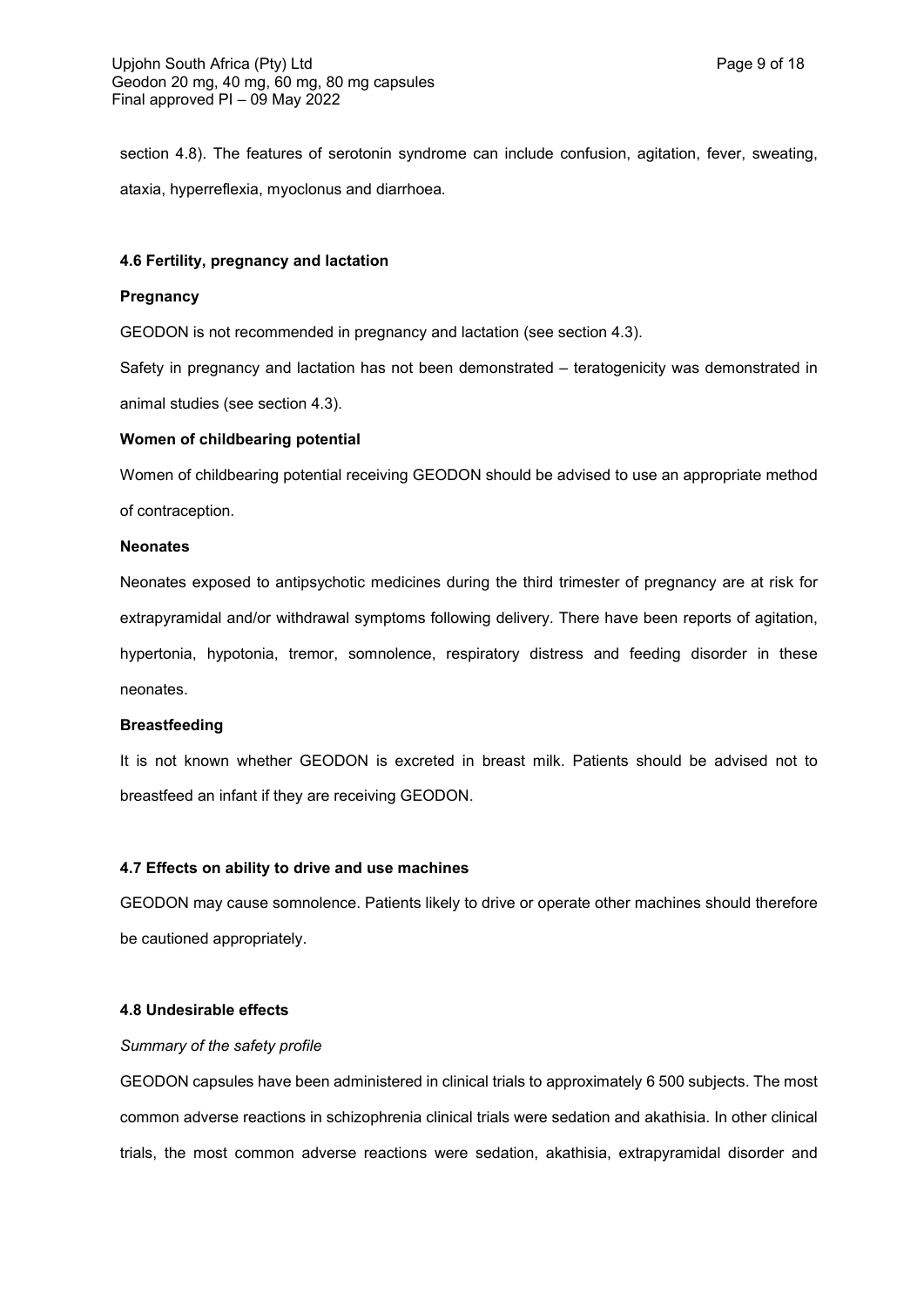# dizziness.

## *Tabulated summary of adverse reactions*

The table below contains adverse events based on combined short-term  $(4 - 6$  week), fixed dose, schizophrenia studies and short-term (3 week), flexible dose studies with a probable or possible relationship to treatment with GEODON and which occur at an incidence greater than placebo.

All adverse reactions are listed by class and frequency: very common (≥ 1/10); common (≥ 1/100 to < 1/10); uncommon (≥ 1/1 000 to < 1/100); rare (≥ 1/10 000 and < 1/1 000); very rare (< 1/10 000). The adverse reactions listed below may also be associated with the underlying disease and/or concomitant medicines.

| <b>MedDRA System Organ Class</b>  | <b>Frequency</b> | <b>Adverse reactions</b>                      |
|-----------------------------------|------------------|-----------------------------------------------|
| Infections and infestations       | Rare             | <b>Rhinitis</b>                               |
| Metabolism and nutrition          | Uncommon         | Increased appetite                            |
| disorders                         | Rare             | Hypocalcaemia                                 |
| Psychiatric disorders             | Very common      | Insomnia                                      |
|                                   | Common           | Restlessness, anxiety                         |
|                                   | Uncommon         | Nightmare, nervousness, libido decreased      |
|                                   | Rare             | Panic attack, depressive symptom,             |
|                                   |                  | bradyphrenia, flat affect, anorgasmia         |
| Nervous system disorders          | Very common      | Somnolence, headache                          |
|                                   | Common           | Dystonia, akathisia, extrapyramidal           |
|                                   |                  | disorder, parkinsonism (including cogwheel    |
|                                   |                  | rigidity, bradykinesia, hypokinesia), tremor, |
|                                   |                  | dizziness, dyskinesia, hypertonia             |
|                                   | Uncommon         | Generalised tonic clonic seizures, drooling,  |
|                                   |                  | ataxia, dysarthria, disturbance in attention, |
|                                   |                  | hypersomnia, hypoaesthesia,                   |
|                                   |                  | paraesthesia, lethargy                        |
|                                   | Rare             | Paresis, akinesia, restless legs syndrome     |
| <b>Blood and lymphatic system</b> | Rare             | Lymphopenia                                   |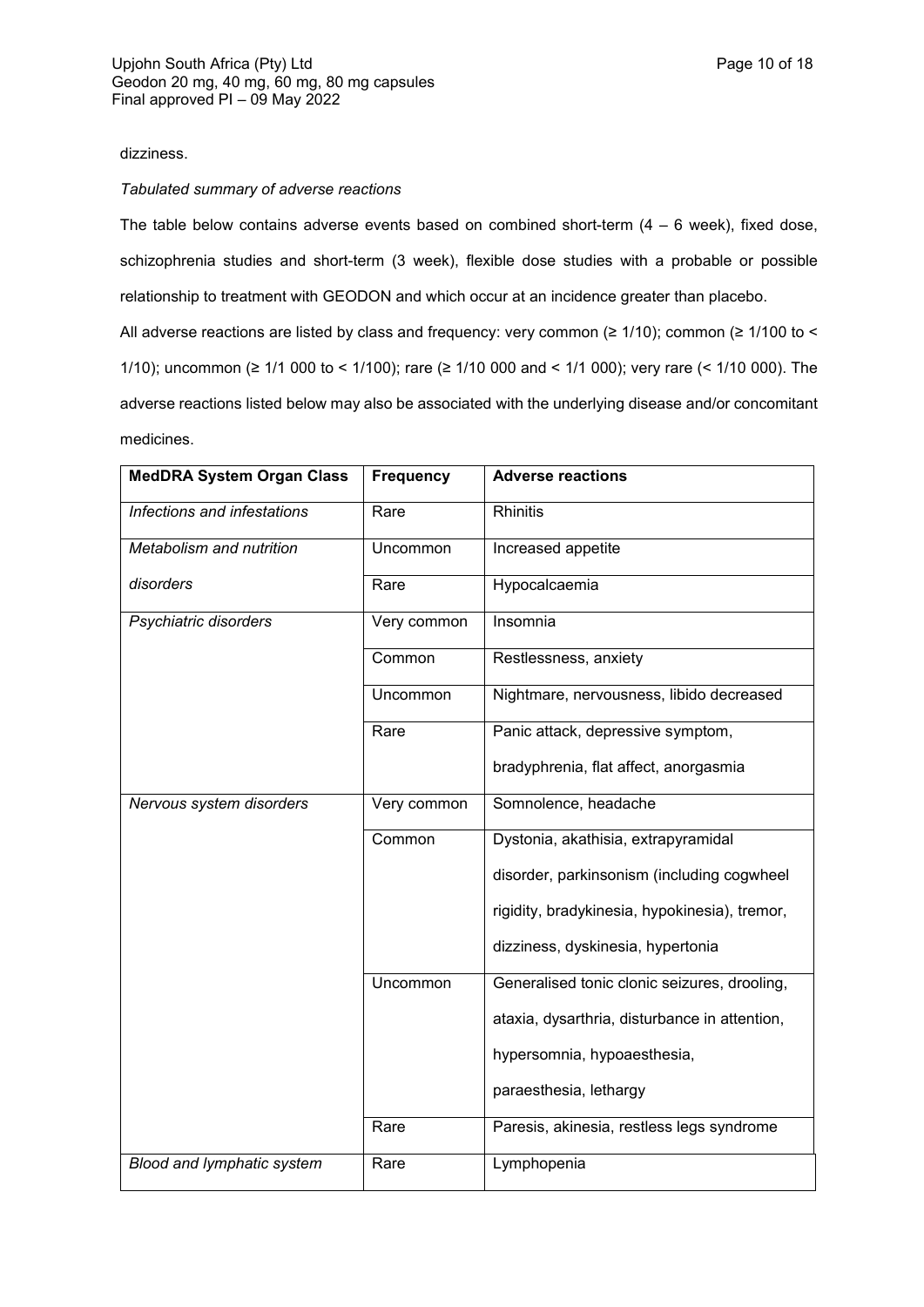| disorders                         |          |                                              |
|-----------------------------------|----------|----------------------------------------------|
| Cardiac disorders                 | Uncommon | Palpitations                                 |
| Eye disorders                     | Common   | Vision blurred, visual impairment, abnormal  |
|                                   |          | vision                                       |
|                                   | Uncommon | Oculogyric crisis, photophobia               |
|                                   | Rare     | Amblyopia, visual disturbance, eye pruritus, |
|                                   |          | dry eyes                                     |
| Ear and labyrinth disorders       | Uncommon | Vertigo, tinnitus                            |
|                                   | Rare     | Ear pain                                     |
| Vascular disorders                | Uncommon | Hypertensive crisis, hypertension,           |
|                                   |          | hypotension                                  |
|                                   | Rare     | Systolic hypertension, diastolic             |
|                                   |          | hypertension, labile blood pressure          |
| Respiratory, thoracic and         | Uncommon | Dyspnoea, sore throat                        |
| mediastinal disorders             | Rare     | Laryngospasm, hiccups                        |
| <b>Gastrointestinal disorders</b> | Common   | Nausea, vomiting, constipation, dyspepsia,   |
|                                   |          | dry mouth, salivary hypersecretion           |
|                                   | Uncommon | Diarrhoea, gastritis, gastrointestinal       |
|                                   |          | discomfort, tongue disorder, flatulence      |
|                                   | Rare     | Gastroesophageal reflux, loose stools        |
| Skin and subcutaneous tissue      | Uncommon | Urticaria, rash macula-papular, acne         |
| disorders                         | Rare     | Psoriasis, dermatitis allergic, alopecia,    |
|                                   |          | swelling face, erythema, rash papular, skin  |
|                                   |          | irritation                                   |
| Musculoskeletal and connective    | Common   | Muscle rigidity                              |
| tissue disorders                  | Uncommon | Torticollis, musculoskeletal discomfort,     |
|                                   |          | muscle cramp, pain in extremity, joint       |
|                                   |          | stiffness                                    |
|                                   | Rare     | <b>Trismus</b>                               |
|                                   |          |                                              |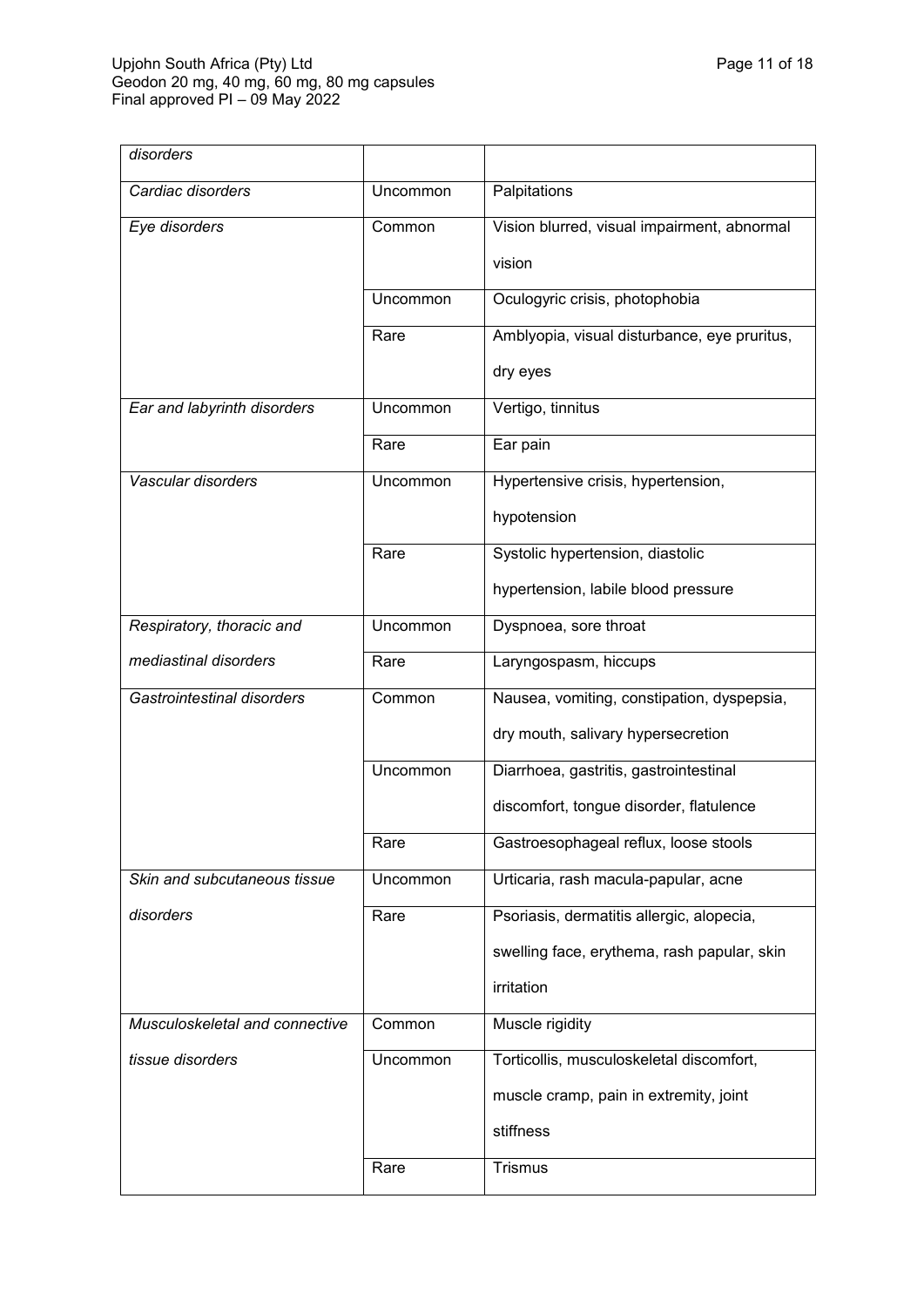| Renal and urinary disorders    | Rare     | Urinary retention, dysuria                    |
|--------------------------------|----------|-----------------------------------------------|
| Reproductive system and breast | Common   | Male sexual dysfunction                       |
| disorders                      | Uncommon | Gynaecomastia                                 |
|                                | Rare     | Erectile dysfunction, increased erection      |
| General disorders and          | Common   | Asthenia                                      |
| administration site conditions | Uncommon | Chest discomfort, gait abnormal, pain, thirst |
|                                | Rare     | Pyrexia, feeling hot                          |
| Investigations                 | Uncommon | Increased hepatic enzyme                      |
|                                | Rare     | Liver function test abnormal, blood lactate   |
|                                |          | dehydrogenase increased, eosinophil count     |
|                                |          | increased                                     |

In short-term and long-term GEODON schizophrenia clinical trials, the incidence of tonic-clonic seizures and hypotension was uncommon, occurring in less than 1 % of GEODON-treated patients.

## *Other findings*

In long-term maintenance treatment in schizophrenia clinical trials, prolactin levels in patients treated with GEODON were sometimes elevated, but, in most patients, levels returned to normal ranges without cessation of treatment. In addition, potential clinical manifestations (e.g. gynaecomastia and breast enlargement) were rare.

A low incidence of body weight gain and loss has been reported during clinical trials.

*Post-marketing experience*

The following adverse reactions have been reported during post-marketing experience:

| <b>MedDRA System organ class</b> | <b>Adverse reactions</b>                                                                                                        |
|----------------------------------|---------------------------------------------------------------------------------------------------------------------------------|
| Immune system disorders          | Hypersensitivity                                                                                                                |
| Endocrine disorders              | Hyperprolactinaemia                                                                                                             |
| Psychiatric disorders            | Mania/hypomania, agitation                                                                                                      |
| Nervous system disorders         | Syncope, facial weakness, neuroleptic malignant syndrome (see<br>section 4.4), serotonin syndrome (alone or in combination with |
|                                  | serotonergic medicines), sedation, tardive dyskinesia (see                                                                      |
|                                  | section 4.4), facial droop                                                                                                      |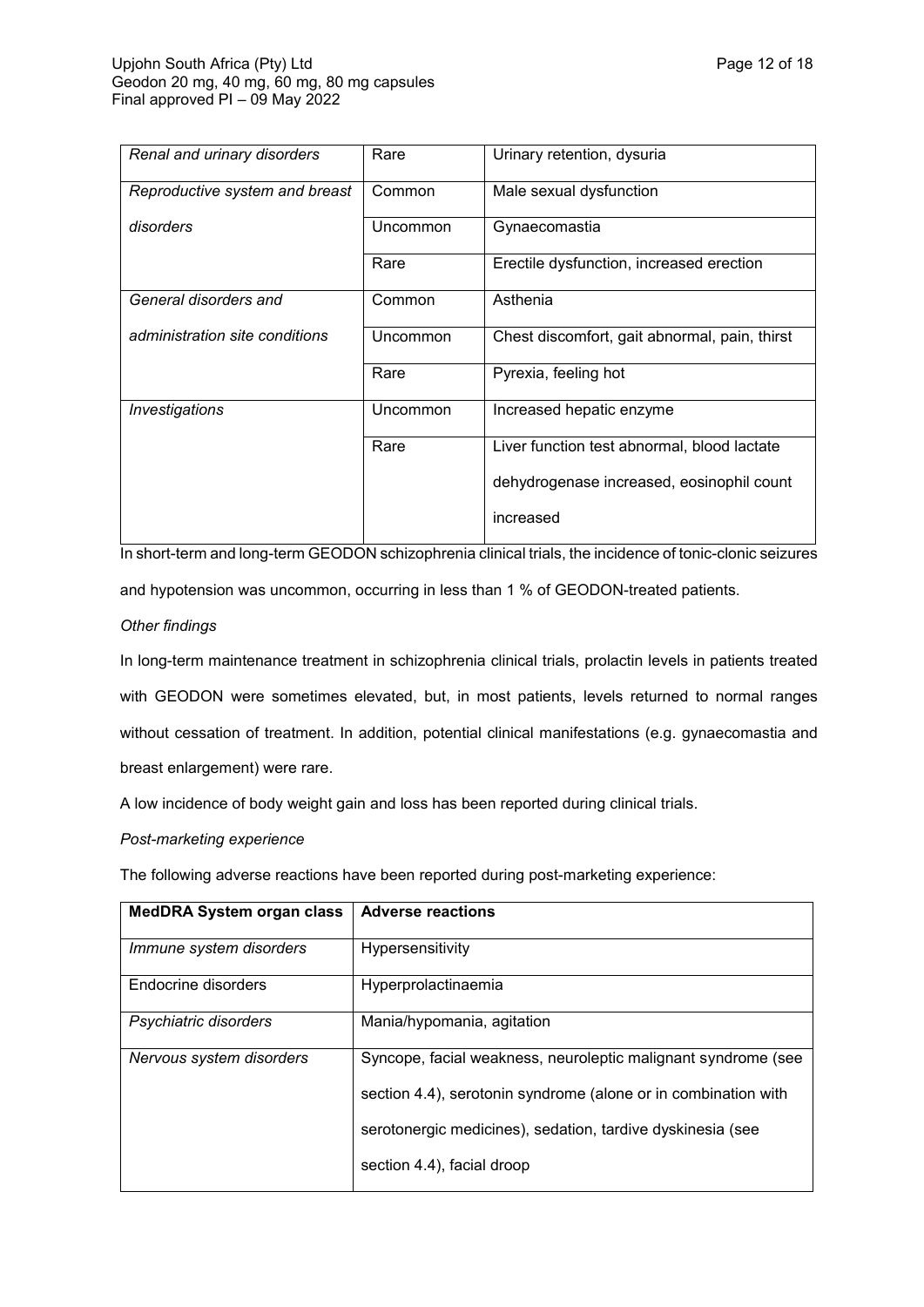| Cardiac disorders              | Tachycardia, Torsade de Pointes (see section 4.4 – QT interval) |
|--------------------------------|-----------------------------------------------------------------|
| Vascular disorders             | Orthostatic hypotension, venous thromboembolism (VTE) (see      |
|                                | section 4.4)                                                    |
| Gastrointestinal disorders     | Dysphagia, tongue oedema                                        |
| Skin and subcutaneous tissue   | Angioedema, rash, drug reaction with eosinophilia and systemic  |
| disorders                      | symptoms (DRESS)                                                |
| Renal and urinary disorders    | Enuresis, urinary incontinence                                  |
| Reproductive system and        | Priapism, galactorrhoea, amenorrhoea                            |
| breast disorders               |                                                                 |
| General disorders and          | Fatigue                                                         |
| administration site conditions |                                                                 |
| <i><b>Investigations</b></i>   | Electrocardiogram QT prolonged, weight decreased, weight        |
|                                | increased                                                       |

### *Reporting of suspected adverse reactions*

Reporting suspected adverse reactions after authorisation of the medicine is important. It allows continued monitoring of the benefit/risk balance of the medicine. Health care providers are asked to report any suspected adverse reactions to SAHPRA via the "**6.04 Adverse Drug Reactions Reporting Form**", found online under SAHPRA's publications:<https://www.sahpra.org.za/Publications/Index/8>.

### **4.9 Overdose**

Experience with GEODON overdosage is limited. The largest confirmed single ingestion is 12 800 mg. In this case, extrapyramidal symptoms and a  $QT_c$  interval of 446 msec (with no cardiac sequelae) were reported. In overdose cases in general, the most commonly reported symptoms are extrapyramidal symptoms, somnolence, tremor and anxiety.

In cases of suspected overdose, treatment is symptomatic and supportive. The possibility of multiple medicine involvement should be considered. Administration of activated charcoal together with a laxative should be considered. The possibility of obtundation, seizures or dystonic reaction of the head and neck following overdose may create a risk of aspiration with induced emesis. Cardiovascular monitoring should commence immediately and should include continuous electrocardiographic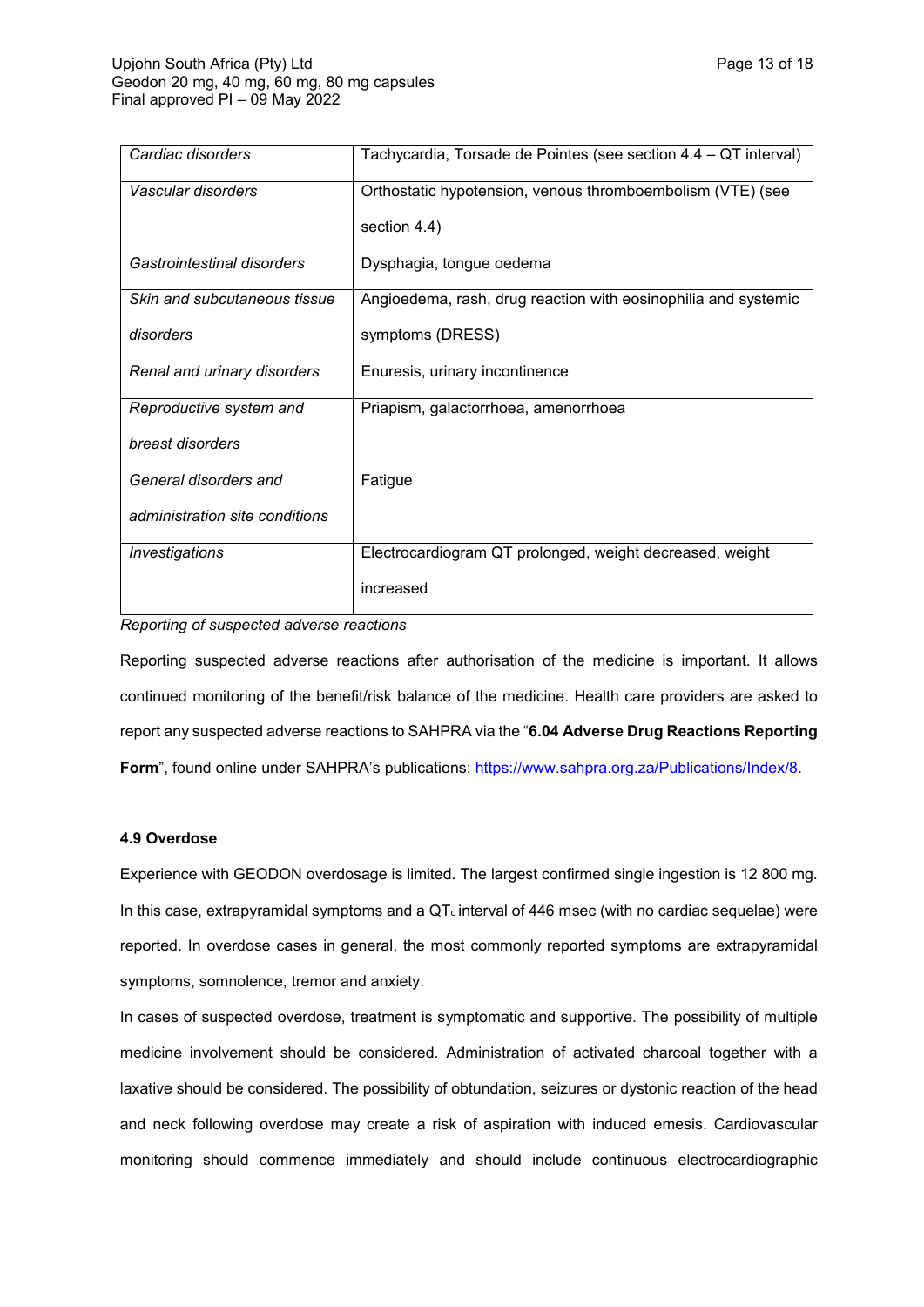monitoring to detect possible dysrhythmias. Given the high protein binding of GEODON, haemodialysis is unlikely to be beneficial in the treatment of overdose. Close medical monitoring and supervision should continue until the patient recovers. There is no specific antidote to GEODON.

### **5. PHARMACOLOGICAL PROPERTIES**

## **5.1 Pharmacodynamic properties**

Category and class: A 2.6.5 Central nervous system depressants: Tranquillisers (Miscellaneous structures)

## *Mechanism of action*

Ziprasidone is an atypical antipsychotic medicine.

Ziprasidone has a high affinity for dopamine type  $2 (D<sub>2</sub>)$  receptors and substantially higher affinity for serotonin type  $2_A$  (5HT2<sub>A</sub>) receptors. Ziprasidone also interacts with serotonin 5HT<sub>2C</sub>, 5HT1<sub>D</sub> and 5HT<sub>1A</sub> receptors where its affinities for these sites are equal to or greater than its affinity for the  $D_2$  receptor. Ziprasidone has moderate affinity for neuronal serotonin and norepinephrine transporters. Ziprasidone demonstrates moderate affinity at histamine H<sub>1</sub>- and alpha<sub>1</sub>-receptors. Antagonism at these receptors has been associated with somnolence and orthostatic hypotension, respectively. Ziprasidone demonstrates negligible affinity for muscarinic  $M_1$ -receptors. Antagonism at this receptor has been associated with memory impairment.

Additional preclinical studies were carried out to identify agonist or antagonist effects at receptors in which ziprasidone binds with high to moderate affinity. Ziprasidone has been shown to be an antagonist at both serotonin type  $2_A$  (5HT<sub>2A</sub>) and dopamine type 2 (D<sub>2</sub>) receptors. It is proposed that the antipsychotic activity is mediated, in part, through this combination of antagonist activities.

Ziprasidone is also a potent antagonist at  $5HT_{2C}$  and  $5HT_{1D}$  receptors, a potent agonist at the  $5HT_{1A}$ receptor and inhibits neuronal reuptake of norepinephrine and serotonin.

At 12 hours following a 40 mg dose of ziprasidone, receptor blockade was greater than 80 % for 5HT<sub>2A</sub> and greater than 50 % for  $D_2$  using positron emission tomography (PET).

### **5.2 Pharmacokinetic properties**

*Absorption*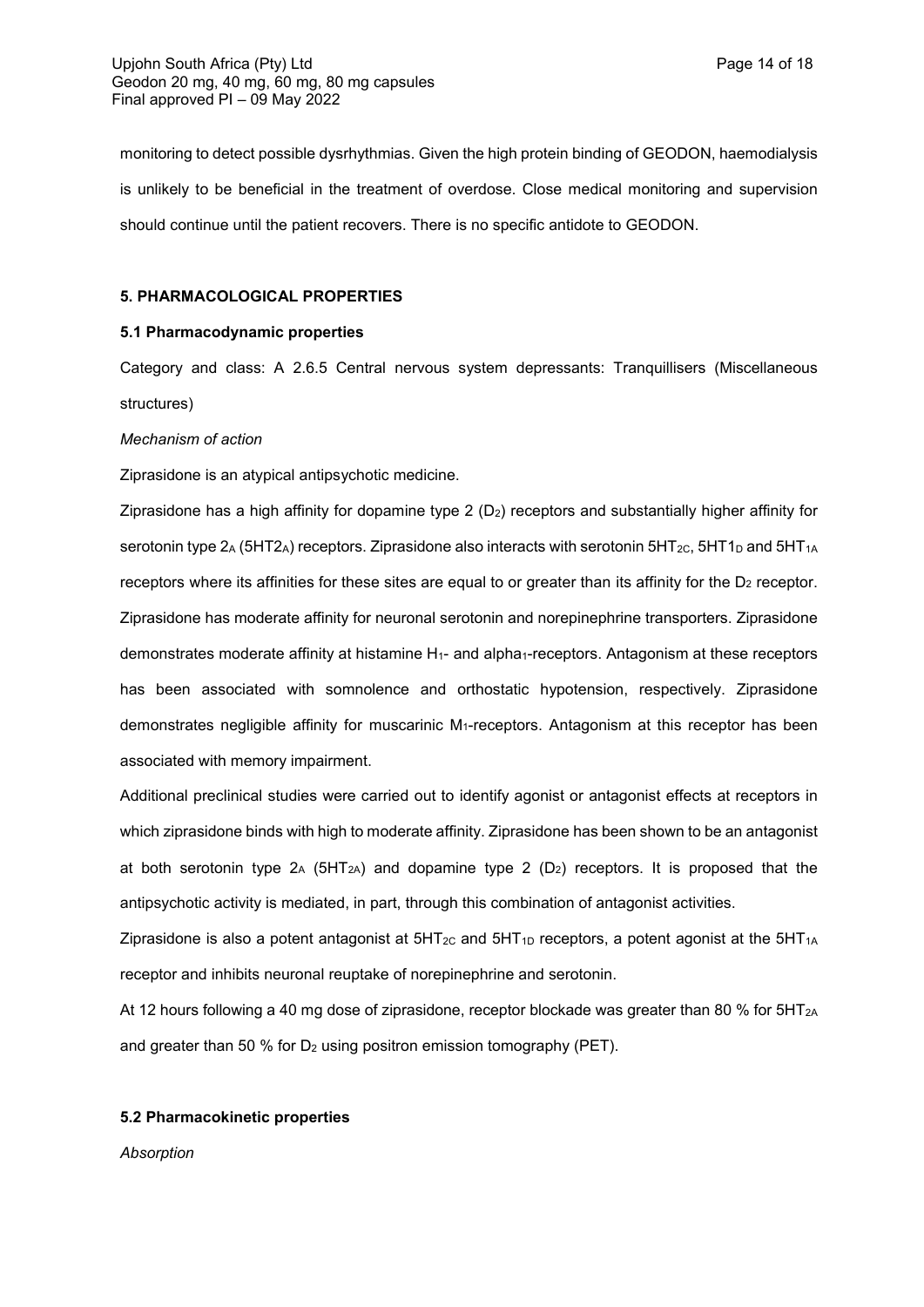Following oral administration of multiple doses of ziprasidone with food, peak serum concentrations typically occur 6 to 8 hours post-dose. Ziprasidone demonstrates linear kinetics over the therapeutic dose range of 40 – 80 mg twice daily in fed subjects.

The absolute bioavailability of a 20 mg dose is 60 % in the fed state, while absorption is halved in the fasting state.

There are no clinically significant differences in the pharmacokinetics of ziprasidone in young and elderly, male or female subjects.

#### *Distribution*

Ziprasidone is greater than 99 % protein bound. Twice daily dosing generally leads to attainment of steady state after 1 to 3 days. Systemic exposures at steady state are related to dose. Ziprasidone has a volume of distribution of approximately 1,5 L/kg when administered intravenously.

#### *Biotransformation*

Ziprasidone is extensively metabolised after oral administration with only a small amount  $(< 1 \%)$ excreted in urine or faeces (< 4 %) as unchanged medicine. Ziprasidone is primarily cleared via three metabolic routes to yield four major circulating metabolites, benzisothiazole piperazine (BITP) sulphoxide, BITP sulphone, ziprasidone sulphoxide and S-methyl-dihydroziprasidone. Approximately 20 % of the dose is excreted in urine, with approximately 66 % being eliminated in faeces. Unchanged ziprasidone represents about 44 % of total medicine-related material in serum.

Ziprasidone is primarily metabolised by two pathways: reduction and methylation to generate Smethyldihydroziprasidone which accounts for approximately two-thirds of the metabolism, and oxidative metabolism accounting for the other third. *In vitro* studies using human liver subcellular fractions indicate that S-methyldihydroziprasidone is generated in two steps. These studies indicate that the first step is mediated primarily by chemical reduction by glutathione as well as by enzymatic reduction by aldehyde oxidase. The second step is methylation mediated by thiol methyltransferase. *In vitro* studies indicate that CYP3A4 is the major cytochrome P450 catalysing the oxidative metabolism of ziprasidone. Ziprasidone, S-methyl-dihydroziprasidone, and ziprasidone sulphoxide, when tested *in vitro*, share properties which may predict a QT<sub>c</sub> prolonging effect. S-methyl-dihydroziprasidone is mainly eliminated by faecal excretion and CYP3A4 catalysed metabolism. The sulphoxide is eliminated through renal extraction and by secondary metabolism catalysed by CYP3A4.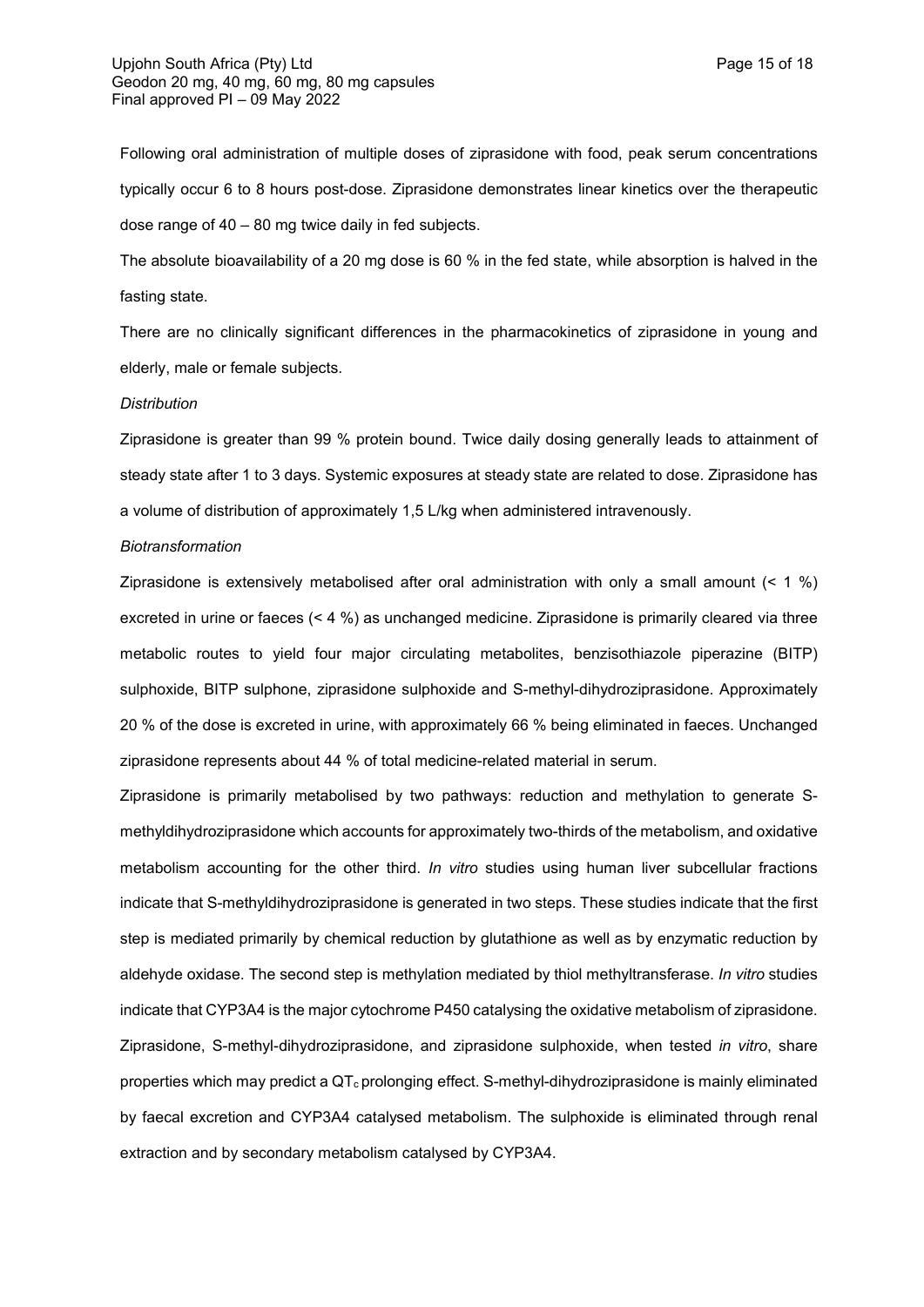In a phase I trial, the CYP3A4 inhibitor ketoconazole (400 mg/day) increased the serum concentrations of ziprasidone by < 40 %. The serum concentration of S-methyl-dihydroziprasidone, at the expected T<sub>max</sub> of ziprasidone, was increased by 55 % during ketoconazole treatment. No additional QT<sub>c</sub> prolongation was observed.

Pharmacokinetic evaluation of ziprasidone serum concentrations of patients treated orally has not revealed any significant pharmacokinetic differences between smokers and non-smokers.

### *Elimination*

The mean terminal phase half-life of ziprasidone after multiple dosing of normal volunteers and schizophrenic patients was 6,6 hours and 9,8 hours respectively, in the range 3 to 18 hours. Mean systemic clearance of ziprasidone administered intravenously is approximately 7,5 mL/min/kg. No marked differences in the pharmacokinetics of oral ziprasidone have been observed in patients with decreased kidney function (creatinine clearance > 10 mL/min). It is unknown whether serum concentrations of the metabolites are increased in these patients.

In mild to moderate impairment of liver function (Child-Pugh A or B) caused by cirrhosis, the serum concentrations after oral administration were 30 % higher and the terminal half-life was about 2 hours longer than in normal patients. The effect of liver impairment on serum concentrations of the metabolites is unknown.

#### **6. PHARMACEUTICAL PARTICULARS**

**6.1 List of excipients** *Capsule content* Lactose monohydrate Magnesium stearate Pregelatinised maize starch *Capsule shells* **Gelatine** Titanium dioxide *Printing ink* Indigotin/indigo carmine (20 mg, 40 mg and 80 mg)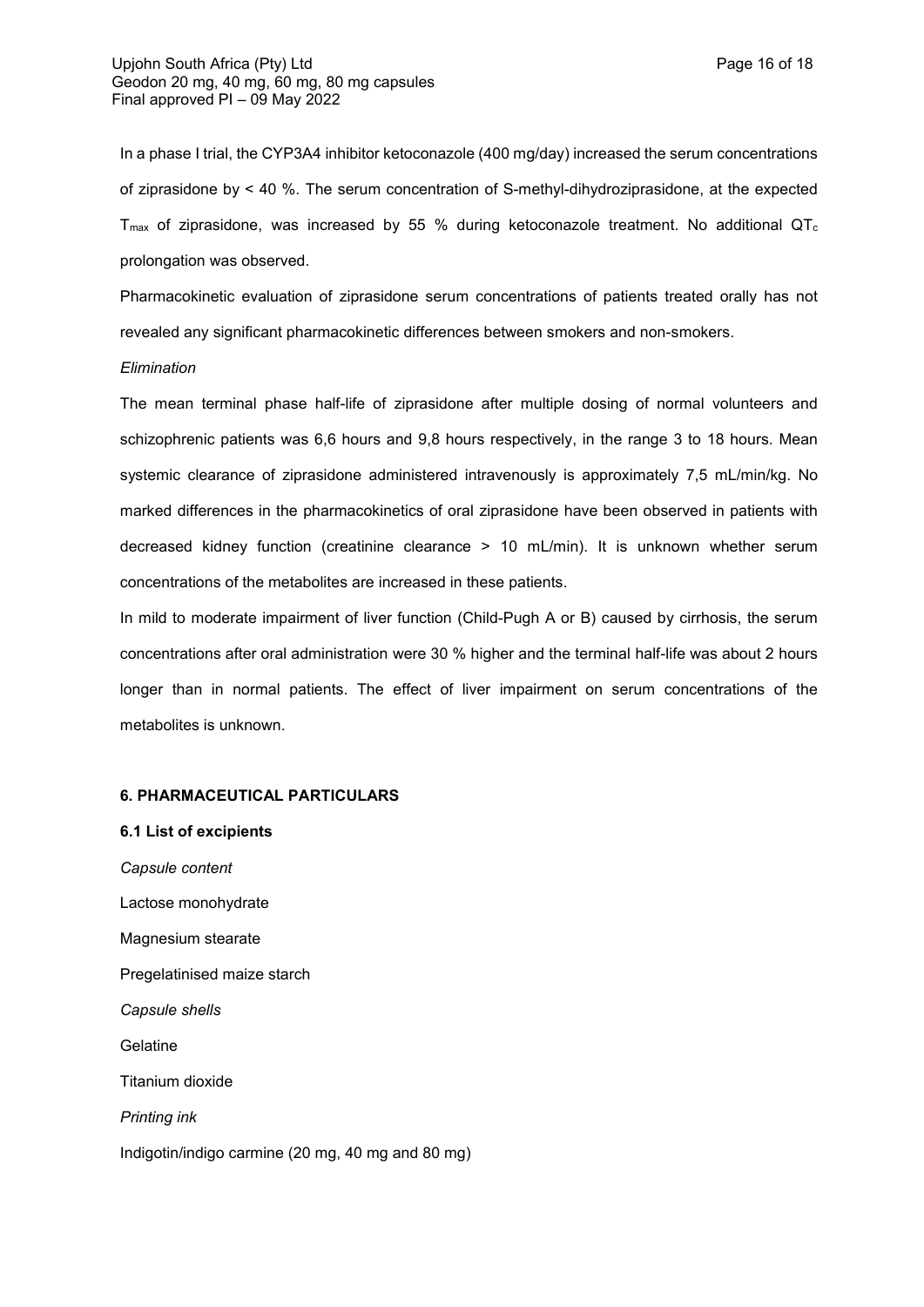### **6.2 Incompatibilities**

Not applicable.

## **6.3 Shelf life**

48 months.

## **6.4 Special precautions for storage**

Store at or below 30 °C.

## **6.5 Nature and contents of container**

GEODON capsules are available in the following containers: Blister strips (PVC/foil) containing 14, 20, 30, 50, 56, 60 or 100 capsules. Not all pack sizes may be marketed.

## **6.6 Special precautions for disposal**

No special requirements.

# **7. HOLDER OF CERTIFICATE OF REGISTRATION**

Upjohn South Africa (Pty) Ltd 85 Bute Lane Sandton 2196 South Africa Tel.: +27(0)11 320 6000/0860 734 937 (Toll-free South Africa)

# **8. REGISTRATION NUMBERS**

GEODON 20 mg: 32/2.6.5/0584 GEODON 40 mg: 32/2.6.5/0585